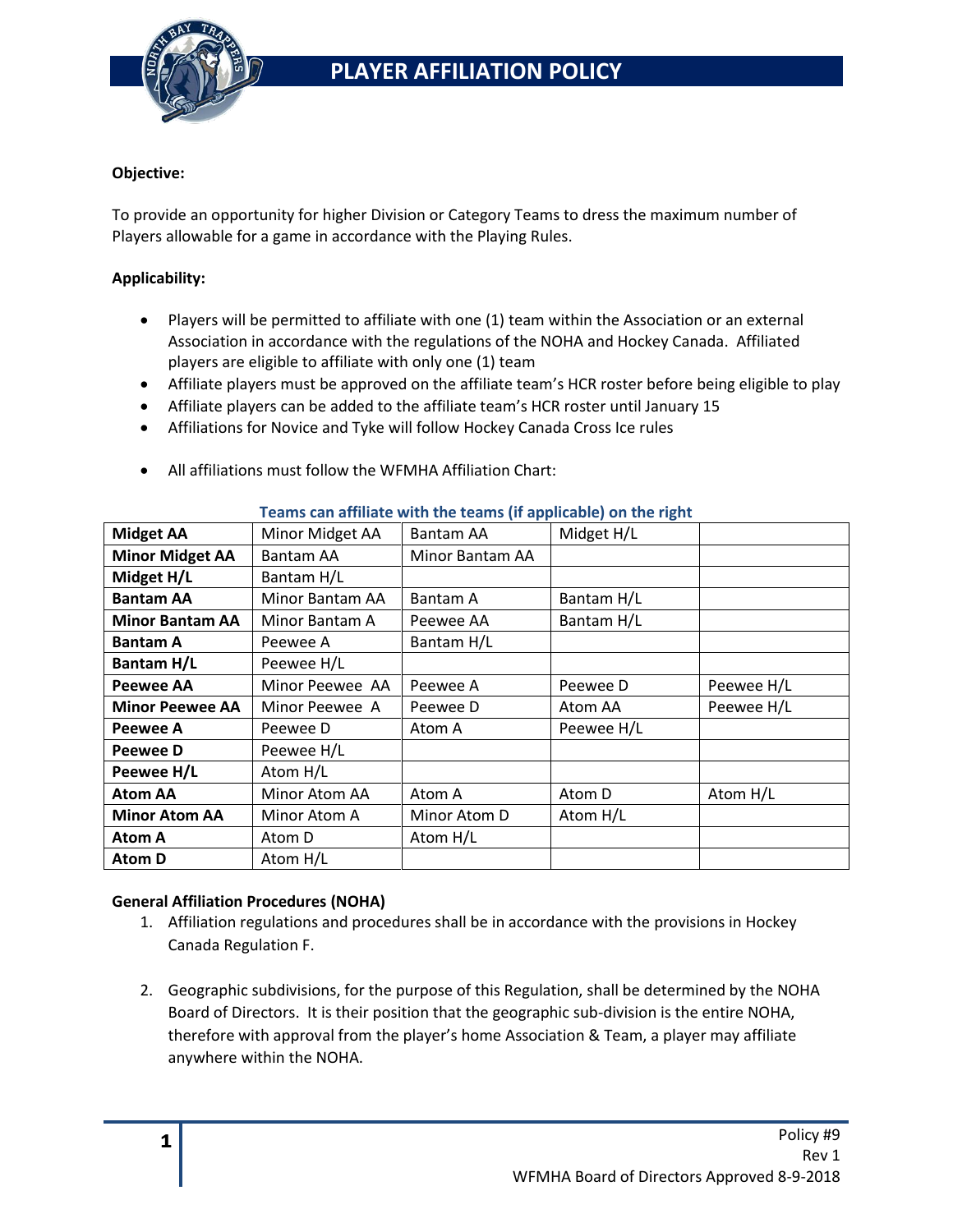# **PLAYER AFFILIATION POLICY**



- 3. From Novice to Junior A, teams wishing to dress Players other than those on their Roster may selected nineteen (19) Affiliated Players. If a Team has selected the maximum number of Affiliated Players, at least two (2) Affiliated Players must be Goaltenders.
- 4. Teams may only select Affiliated Players from a lower Division or Category Team, with the exception of the Regulation below; all such Players and Team(s) must be properly registered in the HCR.
- 5. Minor-aged players registered on teams with both minor/major Players will be allowed to affiliate with minor rep Teams in their age category (i.e. a Minor Peewee A player on a Major Peewee A Team can affiliate with a Minor Peewee AA Teams in a higher category). This would not apply to AAA Teams.
- 6. An Affiliated Player shall not be permitted to play for the selecting Team until their Hockey Canada registration has been endorsed by the NOHA Executive Director as being an Affiliated Player. Such endorsement may not be granted by the NOHA Executive Director, before the written consent from both Teams involved in the affiliation is filed with the NOHA.
- 7. Once a Player's Hockey Canada registration has been endorsed by the NOHA Executive Director as being an Affiliated Player, his name becomes part of the selecting Team's list of Affiliated Players and may not be dropped from such list during the current Season and replaced, unless:
	- a. the Team with which he registered Releases him on or before January 10; or
	- b. the Team that holds his playing rights in the higher Division or Category, transfers those rights to another Team in the same Division or Category.
- 8. No Player is permitted to be part of more than one (1) Affiliated Players' list in a particular Category at any given time during the Season.
- 9. A Player must have the approval of his/her registered Team or Minor Hockey Association in order to:
	- a. be selected as an Affiliate Player; and
	- b. participate in a game as an Affiliate Player.
- 10. Affiliated Players used by a higher Division/Category Team in a game, shall be designated on the official game report by the use of the symbol "AP" after their name.
- 11. All affiliations shall terminate at the end of the current Season.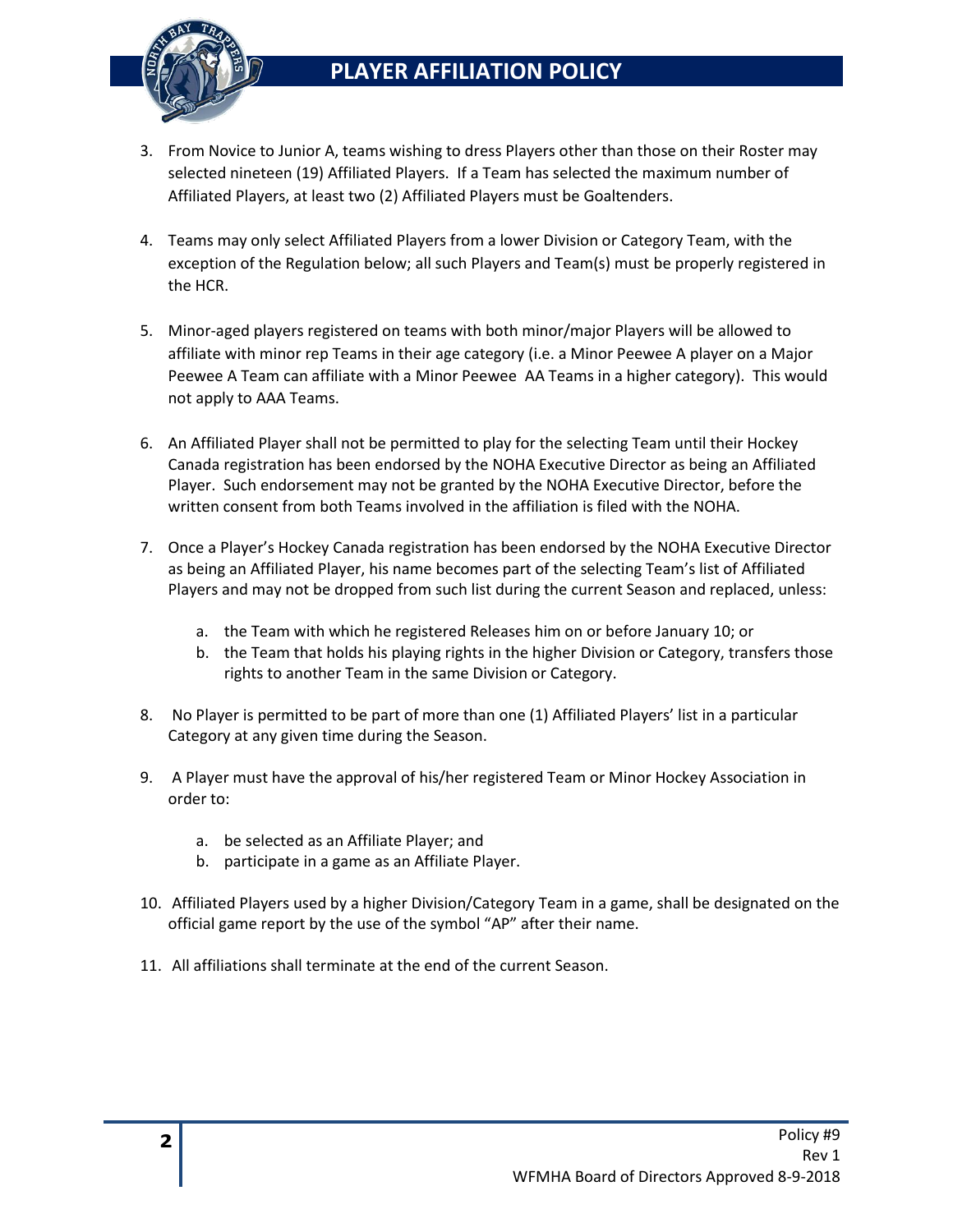

### **Number of Games a Player May Play in High Divisions or Categories**

- 1. Affiliate Players may participate in higher Divisions or Categories as follows:
	- i) For Teams that are eligible for OHF, Regional and National Championships, a Player of a Team of a lower Division or Category may Affiliate to a Team of higher Division or Category at any time, to a maximum of ten (10) games per season;
	- ii) For all other Categories and Divisions of hockey, affiliation shall be unlimited;
	- iii) Exhibition and/or Tournament games, which are not part of regular League games or playoff games, are excluded from the maximum number of games.

## **Note: The NOHA Tournament of Champions is considered Playoffs and therefore does count towards the ten (10) games total.**

- 2. If an Affiliate Player's registered Team completes its regular Season and playoffs before the Player's Affiliated Team, the Player may thereafter Affiliate an unlimited number of times.
- 3. Appearance of an Affiliated Player's name on the official game report of a game shall be considered participation in the game except in the case of an alternate Goalkeeper, in which case only actual participation shall be considered as taking part in the game, and such participation shall be specially noted on the official game report.

### **2. Affiliation Process**

- 1. Coaches may only request an affiliate player for Playoff games, League games or Tournaments when they have a shortened roster (approved roster in HRC) as a result of a player on their roster being sick, injured or not able to attend the event. A team may ask an affiliated player to join team for a tournament, but they cannot dress unless they are missing a player. Priority will always be given to carded players of their registered team.
- 2. Players can only participated in affiliated games when there is no conflict with their registered team. Players cannot play if their team is participating in:
	- 1) Playoff game
	- 2) League game
	- 3) Tournament

*An exception can be requested where the affiliation is for an opportunity for a showcase tournament. This exception requires the approval of the player's Head Coach and the Division Convenor.*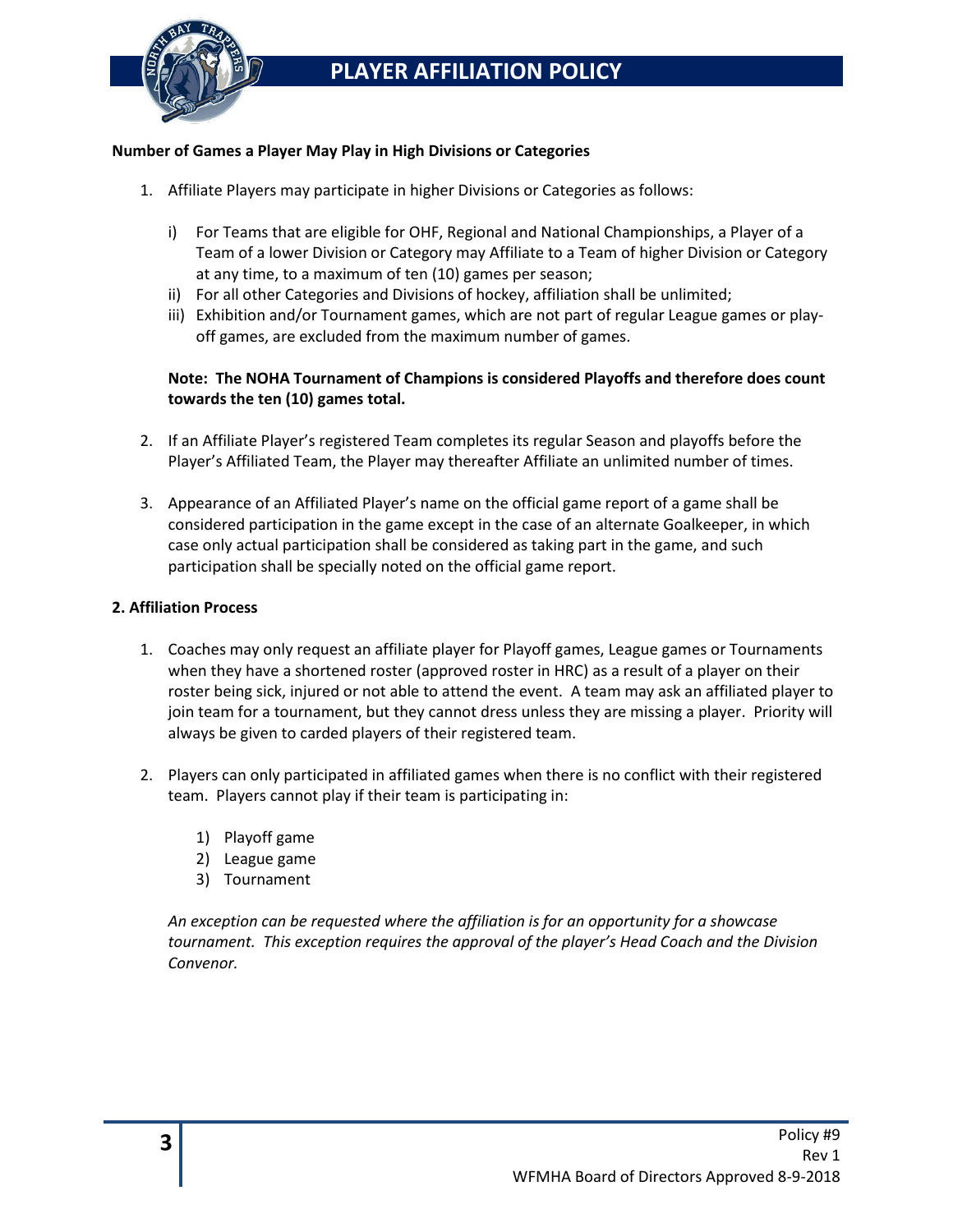

## **PLAYER AFFILIATION POLICY**

- 3. If there is no conflict with the above-mentioned activities, the player must be given the opportunity to affiliate with the team requesting the affiliate player, in accordance with the NOHA regulations. Approval from the player's Head Coach will be required if the team is participating in:
	- 1) Practice
	- 2) Exhibition Game
	- 3) Off Ice Event
- 4. Coaches in the WFMHA are to encourage, promote and seek out affiliation opportunities for players on his/her team
- 5. Outside Association affiliation will not be granted at the Tyke, Novice and Atom age divisions. Affiliation for Peewee, Bantam and Midget will be available to teams within the NOHA only as per NOHA guidelines.
- 6. Atom Rep affiliation:
	- 1) Each team can affiliate up to 19 players, if the team has selected the maximum number of Affiliated Players, at least two (2) must be Goaltenders
	- 2) Affiliation for these programs must stay within WFMHA to promote internal development of WFMHA players
	- 3) Each team must affiliate a minimum of 3 players and must be called up on a rotational basis
- 7. Peewee, Bantam and Midget "A" Rep affiliation:
	- 1) Each team can affiliate up to 19 players, if the team has selected the maximum number of Affiliated Players, at least two (2) must be Goaltenders
	- 2) All affiliated players must be from within WFMHA, no outside affiliation will be permitted
	- 3) Each team must affiliate a minimum of 3 players
- 8. Peewee, Bantam and Midget "AA" Rep affiliation:
	- 1) Each team can affiliate up to 19 players, if the team has selected the maximum number of Affiliated Players, at least two (2) must be Goaltenders
	- 2) Each team is to affiliate a minimum of 3 players from WFMHA out of the 19 total
	- 3) Teams may affiliate with outside Associations that have agreed to affiliation from within the NOHA boundaries
	- 4) The Head Coach has the choice to choose from any approved affiliated player subject to the Affiliation Rules